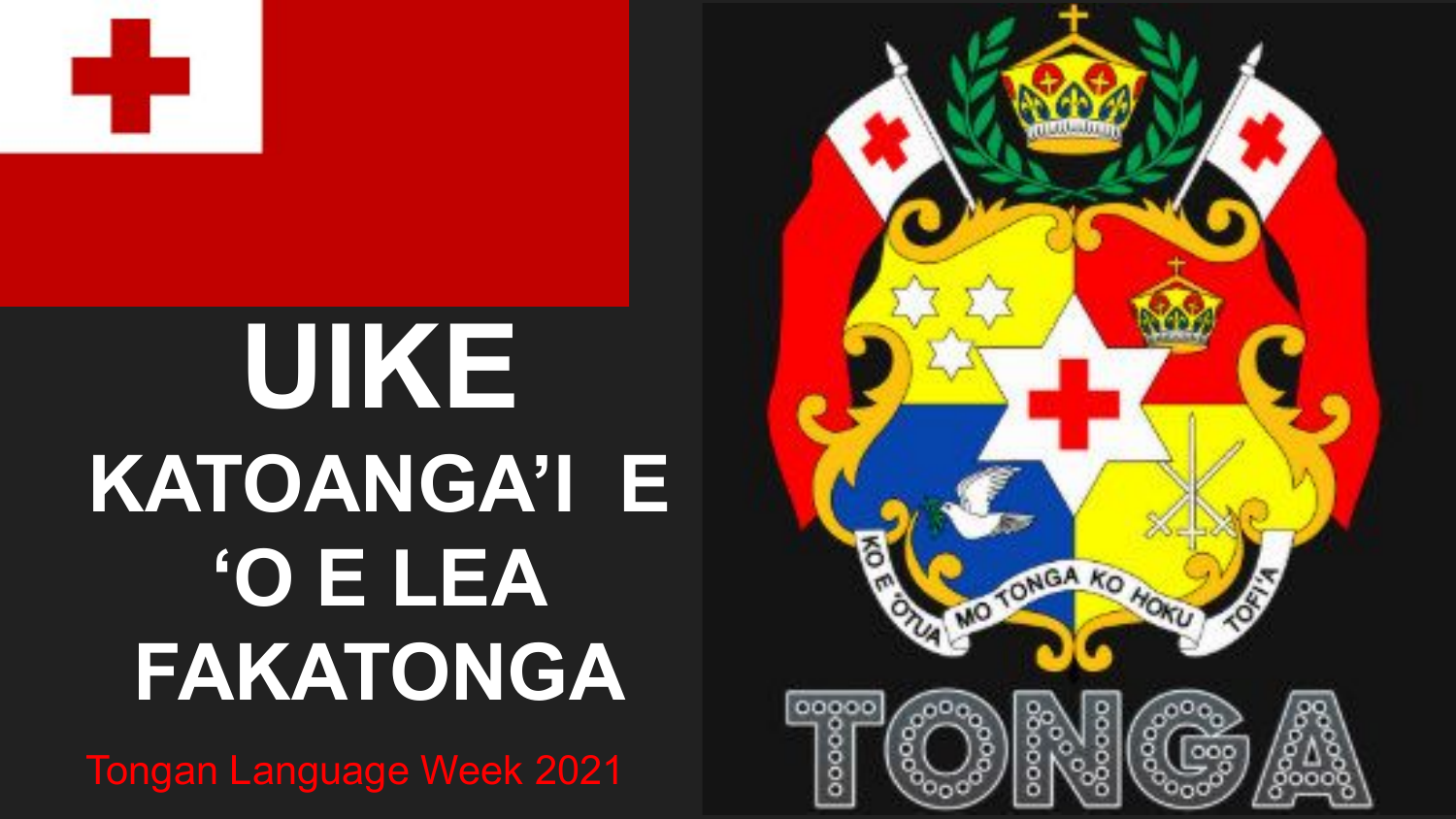## 

**Ako felgi** 

## Enriching Aotearda with Holistic Education.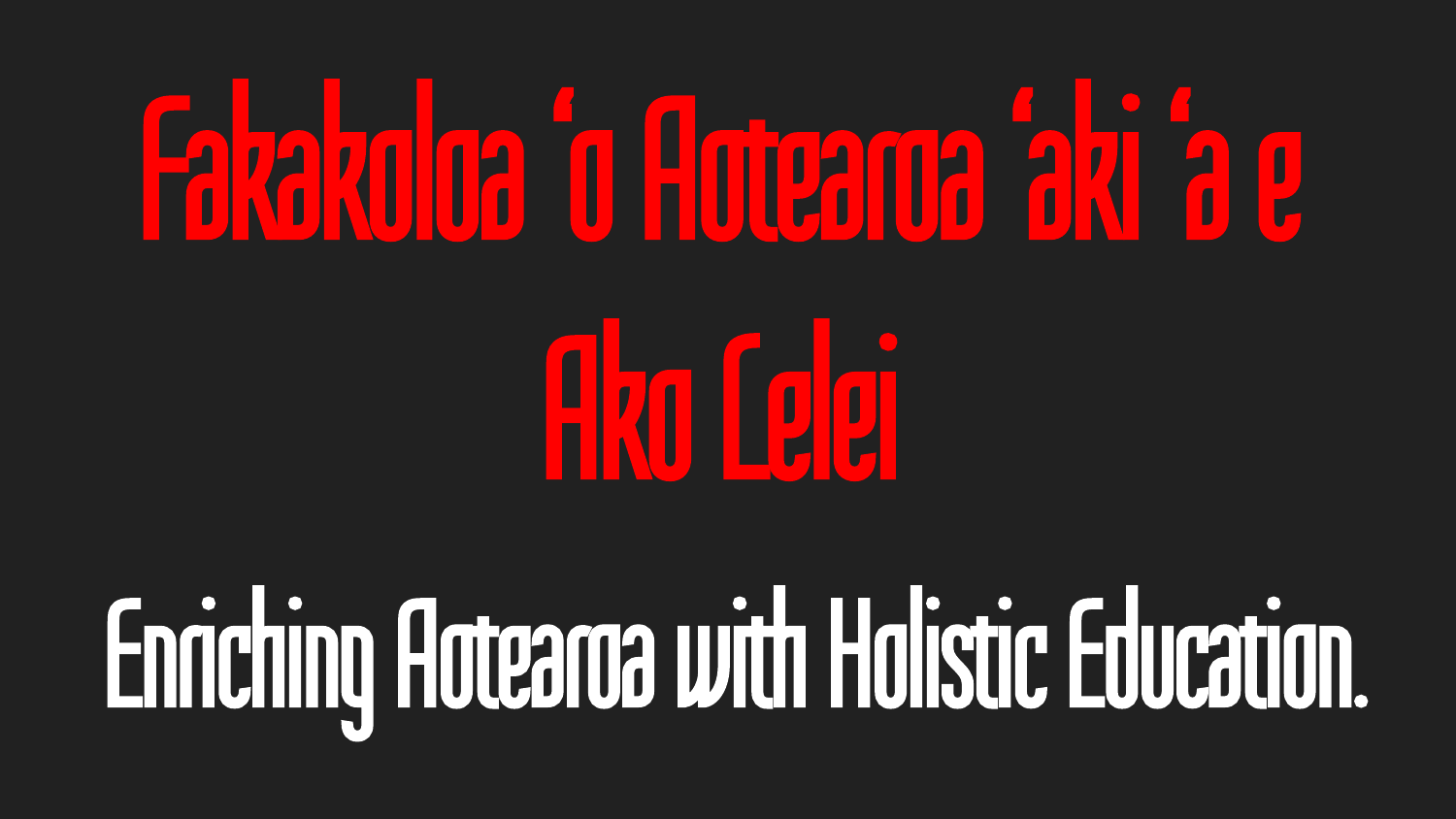





**Attempt as many daily challenges as you want.**

**Use the videos on the slides or your own research to help you with the challenges.**

**Most importantly, enjoy learning about Tonga!**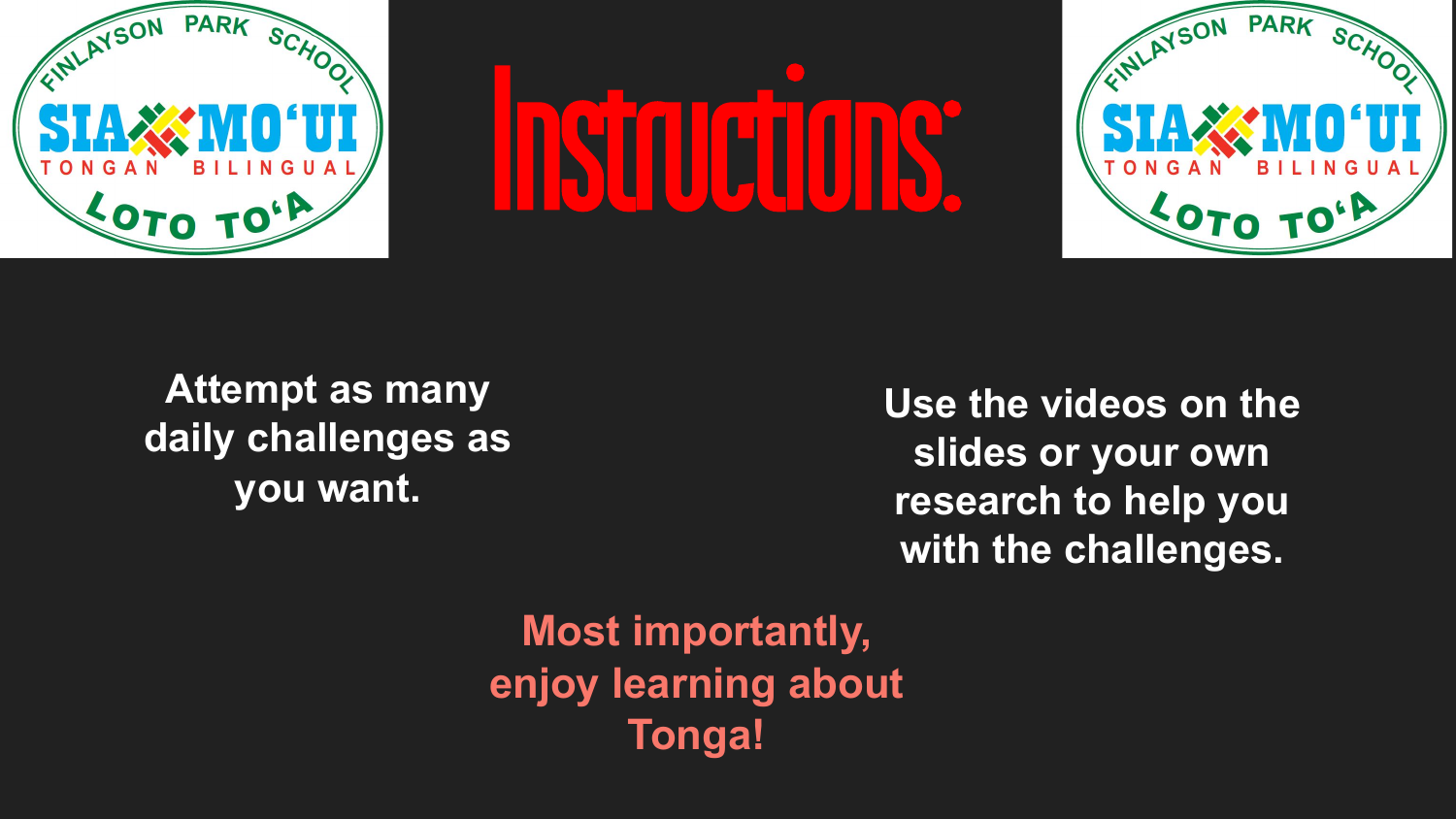





On this video, you will find a song for the Tongan alphabet. Your challenge, should you choose to accept, is to record yourself singing along with the Tongan alphabet.

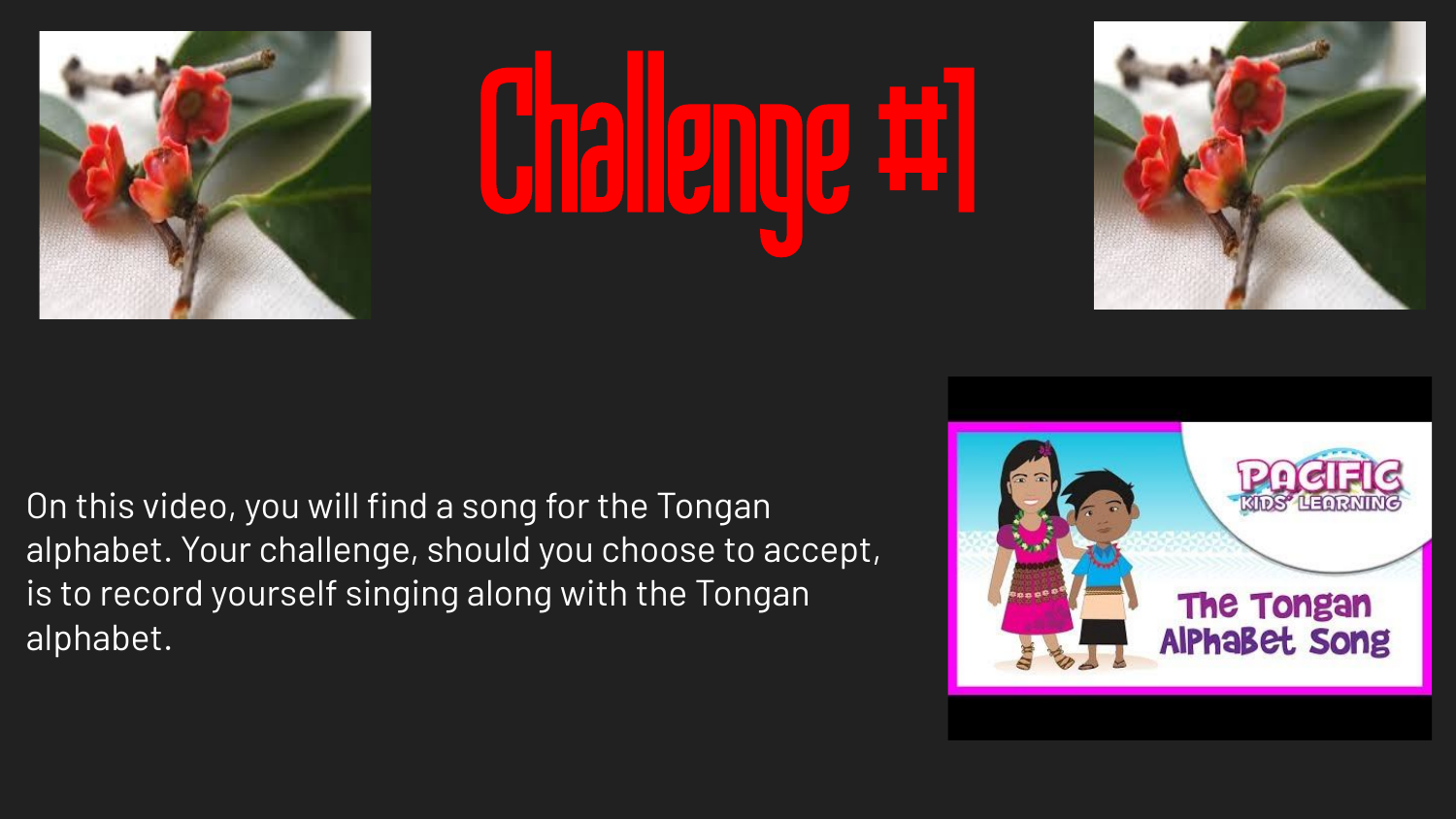



**Instructions:** Get an adult to say each of the words in English, while you responds with the Tongan translation.

**Here is your list of words:**  Pencil, pen, clock, chair, table, book, computer, bag, bell, blackboard, student, teacher, school



**Use the video to help you complete this task.**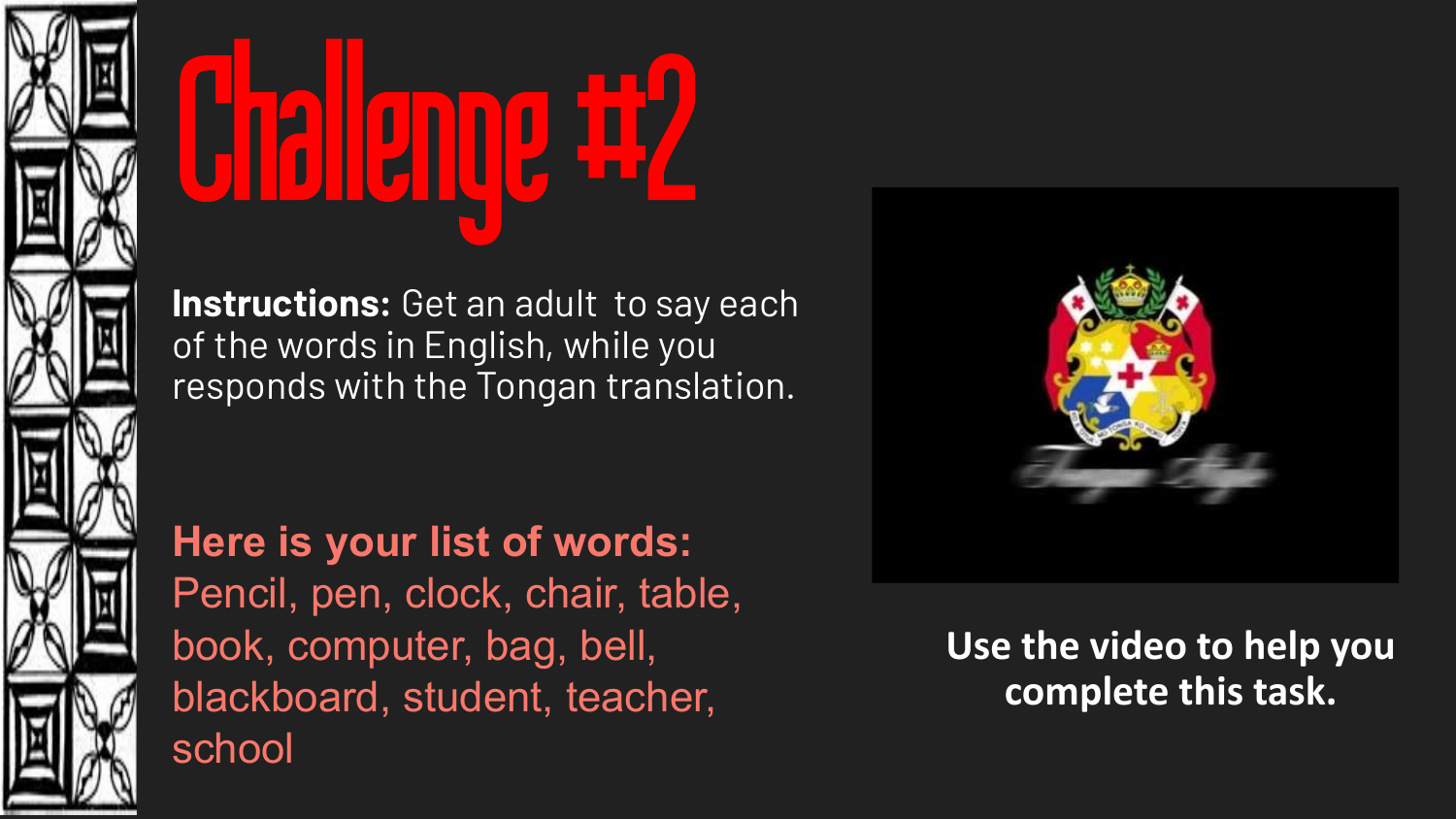# Challenge #3 **<sup>F</sup>irst: Use the phrases to**

| Mālō e lelei                                                   | Hello                     |
|----------------------------------------------------------------|---------------------------|
| Mālō e lava mai                                                | Welcome                   |
| Kohai ho hingoá?                                               | What is your name?        |
| Ko <sub>—</sub> hoku hingoa.                                   | My name is $\_\_\$        |
| Ko ho'o ho'u mei fē?                                           | Where do you come from?   |
| Koʻeku ha'u me i $\quad$ .                                     | l come from ____.         |
| Ko ho'o 'alu ki fē?                                            | Where are you going?      |
| Koʻekuʻaluʻo .                                                 | I am going to <u>__</u> . |
| Nofo $\bar{a}$ (to those staying)<br>'Alu ā (to those leaving) | Goodbye                   |

**help you put together a greeting.** 

**Second: Practise your greeting and when you're ready record yourselves.** 

**Lastly: Play your recording to your family or friends.**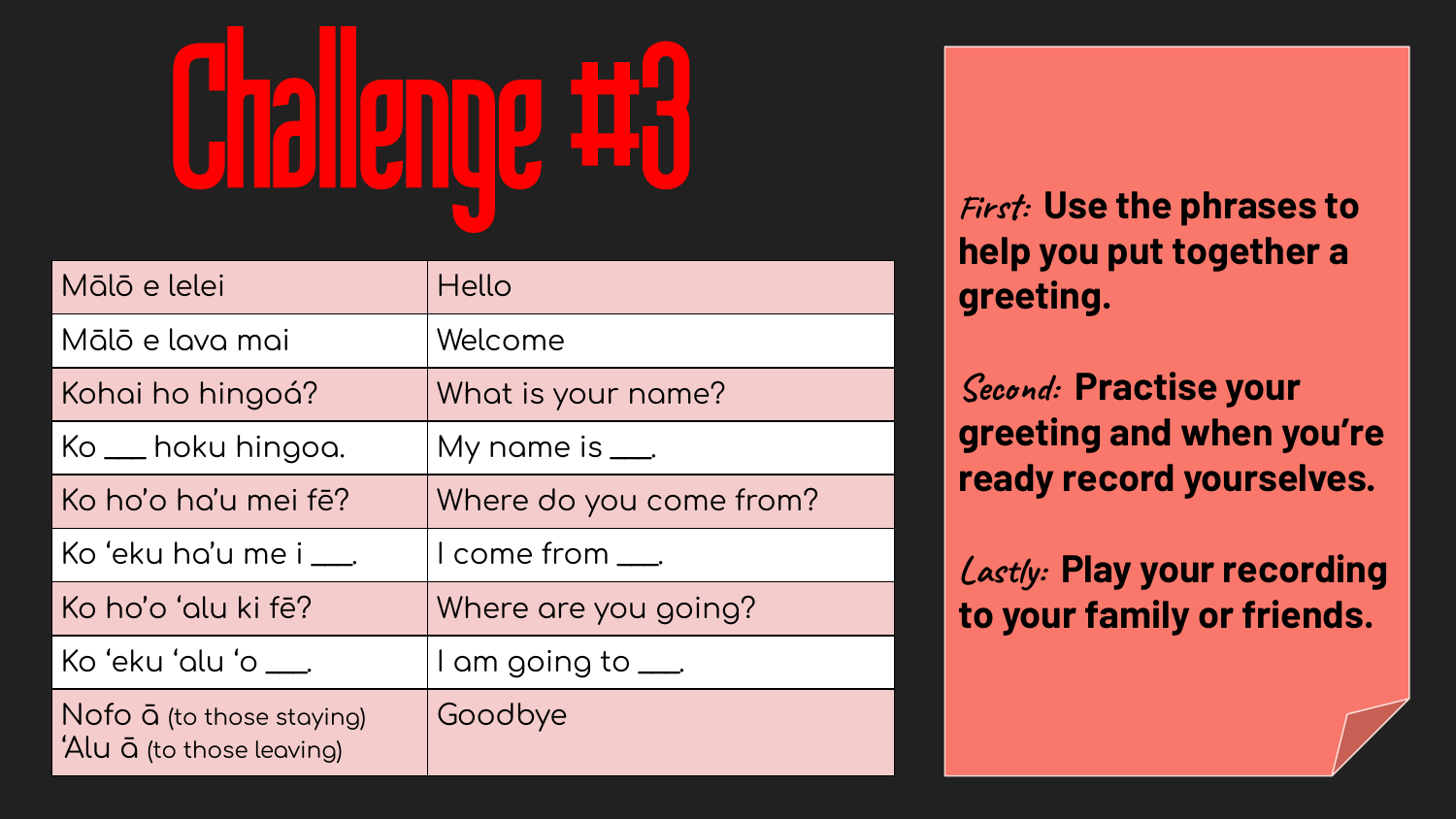



#### **KO HAI E TU'I TONGA?**

### **WHO IS THE KING OF TONGA?**

### **(Can you find 5 facts about him)**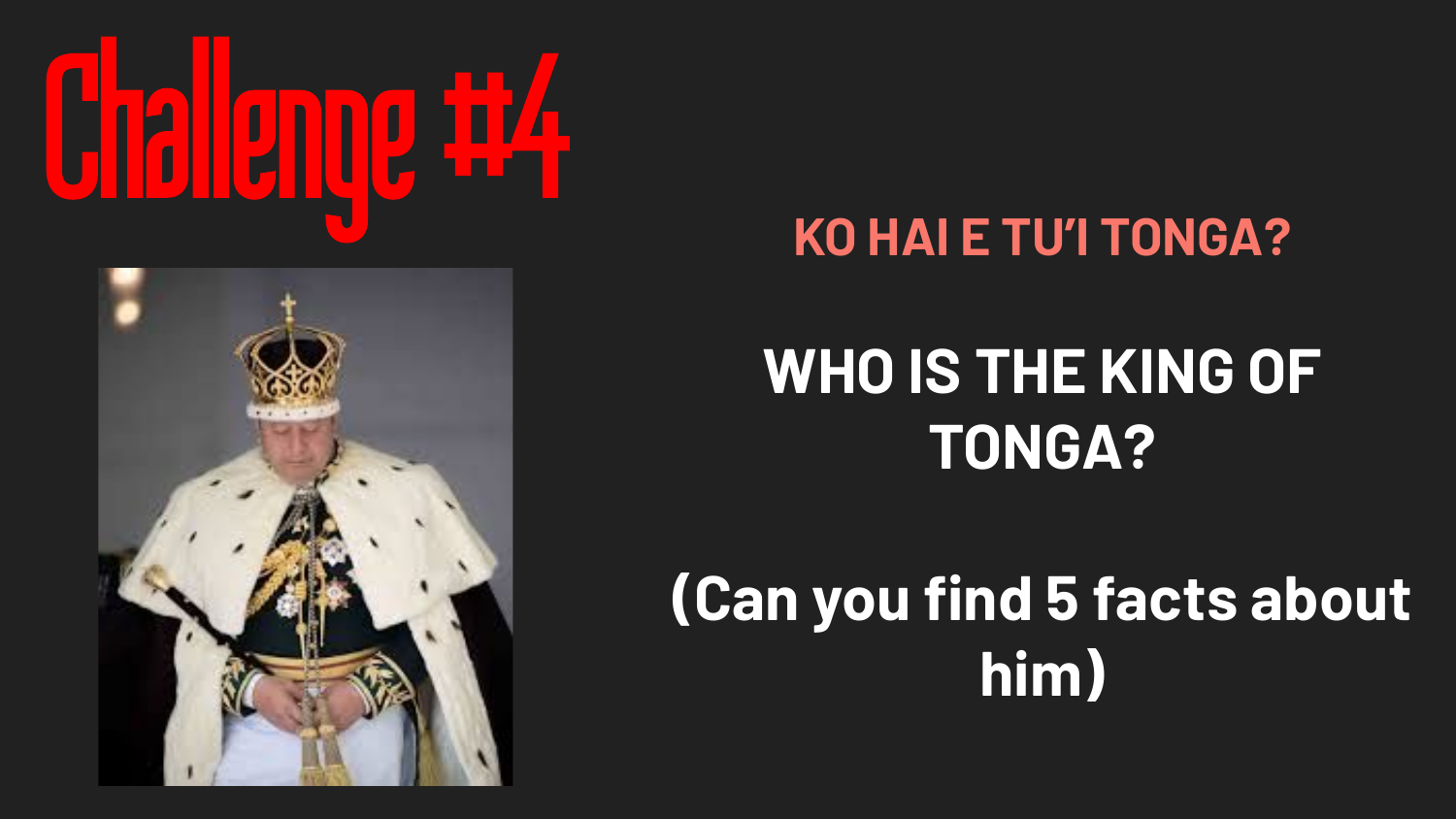



**Can you research and name the six main islands of Tonga?**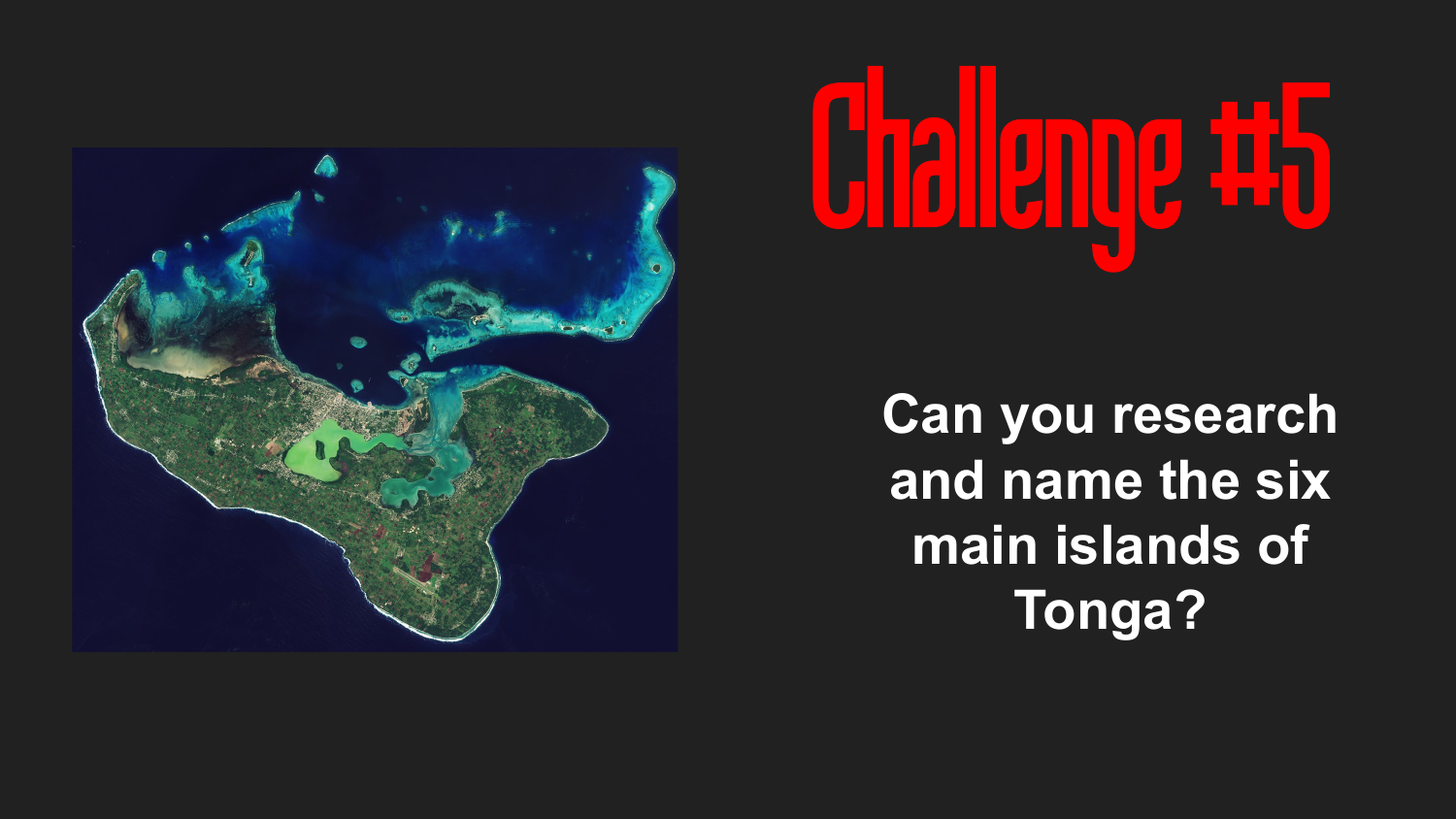



**Can you name the parts of the body in Tongan?**

**Body parts:** head, hair, ears, eyes, mouth, nose, neck, hands, feet and stomach